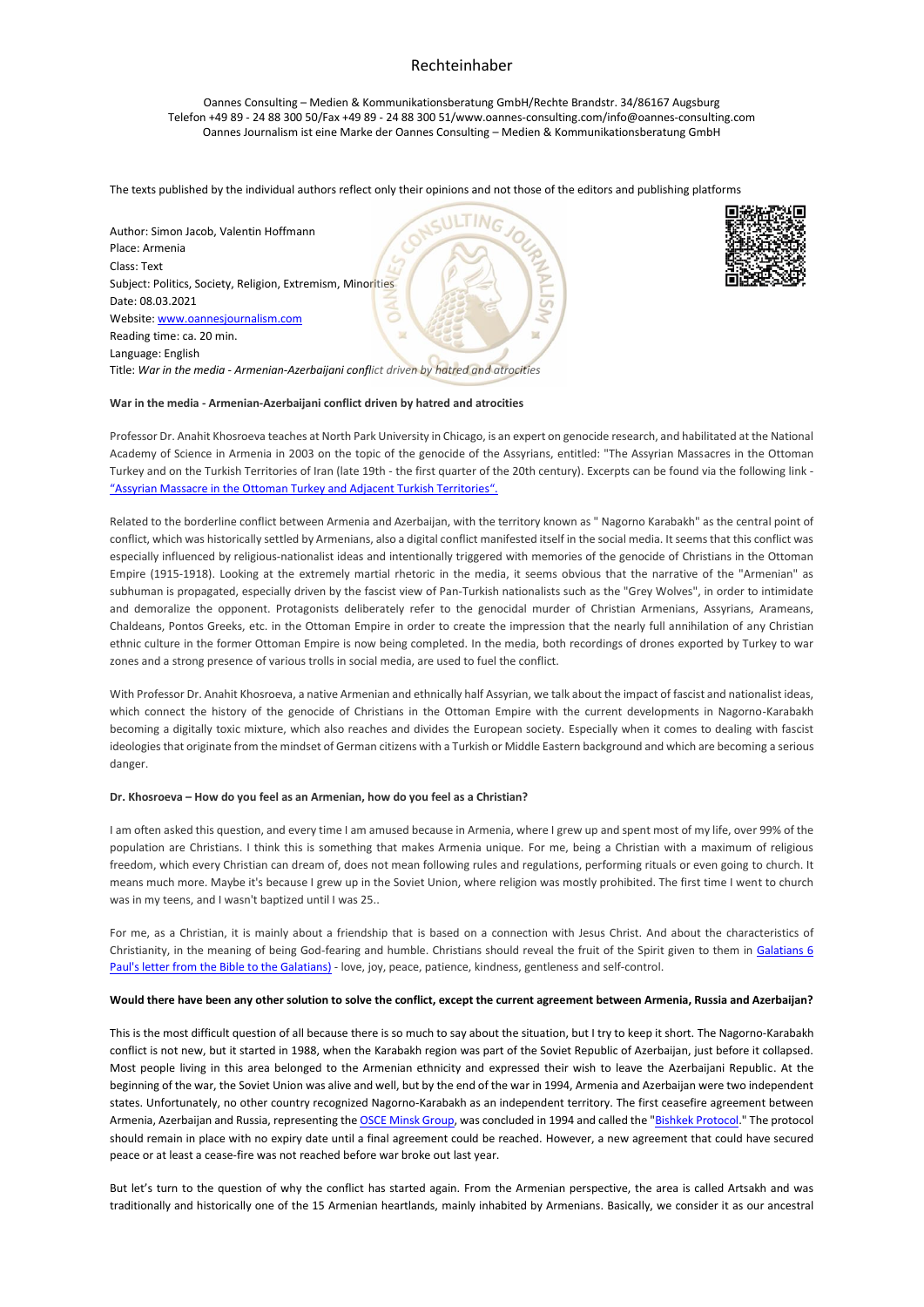Oannes Consulting – Medien & Kommunikationsberatung GmbH/Rechte Brandstr. 34/86167 Augsburg Telefon +49 89 - 24 88 300 50/Fax +49 89 - 24 88 300 51/www.oannes-consulting.com/info@oannes-consulting.com Oannes Journalism ist eine Marke der Oannes Consulting – Medien & Kommunikationsberatung GmbH

homeland. After the first Armenia - [Azerbaijan War](https://en.wikipedia.org/wiki/First_Nagorno-Karabakh_War) (1994) Armenia has conquered territory in Azerbaijan, which can be assigned to Armenia in the historical context, but which is considered "occupied" territory according to international law. This is related to Stalin's decision in 1921, when the Communists granted autonomy to the Armenians in what is now Nagorno Karabakh, but incorporated the territory into the [Soviet Republic of Azerbaijan.](https://en.wikipedia.org/wiki/First_Nagorno-Karabakh_War) A fateful decision, fueling the current conflicts. Armenia's hope and strategy was to wait for Nagorno-Karabakh to be recognized as an independent region.

The current conflict is another one, and it differs from the previous clashes because from the very beginning, the NATO member Turkey was involved in the planning, conception, and realization. An aggravating factor is that our new Government, which was established after the "revolution" in 2018, is organized inside the context of a parliamentarian democracy. Due to this, the newly elected prime minister, without any experience in military structures or war missions, was considered to be the commander-in-chief of the army. This may be standard practice for European politicians. But especially in a high-conflict region like the Caucasus, wedged between hostile countries, military experience is of primary importance. All presidents before were familiar with Nagorno-Karabakh and grasped the intricacies of the extremely complex situation. Many senior politicians in the previous administration were veterans of earlier conflicts and accordingly experienced in military matters. Academics like myself warned about the upcoming war because the reason of the conflict, as I mentioned earlier, is located in the past and had not been solved yet. Also, Armenia's economic growth was limited due to a lack of resources and it is still suffering from the outbreak of the war today. But the government did not listen and ignored all our warnings. As a consequence, the people were not ready and not sufficiently prepared for this conflict, if one can be prepared at all.

In my opinion, our Prime Minister betrayed his own people; based on the fact that throughout the whole war, the government conveyed that we were winning and provided us false information. Later, the political leadership conveyed that, they were aware of losing the war just a few days after it started. This raises the question of why our prime minister was not aware of this right from the beginning. Why didn´t they tell us the truth? Maybe we would have been prepared better, emotionally and socially, if we had been treated honestly. In fact, it has to be said that our own government told us lies.

Unfortunately, I worry that the conflict will continue. We have to decide whether to reclaim the territory or accept the current status.

### **How was the media involved in the conflict and is the conflict continuing in the media?**

First of all, I am surprised that the international media reported barely on the situation. How can it be that in a highly digitalized and eminently media-saturated world, hardly anyone is talking about this conflict? It almost seems as if no one cared. Azerbaijani media were instructed not to report during the war, which was a good idea. Ordinary media should not be dragged into a conflict without knowing the full facts. In contrast, the Armenian media reported on casualties and damages every day, but it turned out that the news from the Armenian side were not always truthful. Facts were not presented correctly. But I cannot blame the media. They were given the information they disseminated directly by the respective departments of the government. As a consequence of the painful defeat, the Armenian people want the government to step down. That is the reason why many demonstrations are taking place in the country. But so far the prime minister could not be convinced to resign. By the way, this is one of the main topics of media coverage at the moment.

### **Is there evidence that members of the Azerbaijani military have committed human rights violations and shared them on social media?**

Yes, there are videos on social media that clearly show human rights violations. They did not only torture people, but also used biological weapons[. For instance, Amnesty International reported on it](https://www.amnesty.org/en/latest/news/2020/12/armenia-azerbaijan-decapitation-and-war-crimes-in-gruesome-videos-must-be-urgently-investigated/)

### **Does this apply to members of the Armenian military as well?**

So far, I have not seen any evidence for such assertions. And frankly speaking, I don't believe that Armenians who adhere to Christian values and call themselves Christians would do such atrocities. But, of course, the Azerbaijani propaganda claims the opposite.

### **How much do such actions and the spreading of such content poison the already difficult relations between the parties?**

There is no doubt that such intentionally disseminated videos and human rights violations, especially spread on social media, just fuel the conflicts even more..

## **Are inhumane crimes, such as the ones possibly committed by members of the Azerbaijani military, part of an ideology that could be related to the genocide of Christians in the Ottoman Empire?**

This is one of my main subjects, about which I have already stated several times, in various forms, always based on scientifically proven work. At the end of the 19th century [Sultan Abdul Hamid II](https://en.wikipedia.org/wiki/Abdul_Hamid_II) of [the Ottoman Empire](https://en.wikipedia.org/wiki/Ottoman_Empire) had 300 thousands Armenian and 55 thousands Assyrian/Chaldean/Syriac Christians being killed. During the First World War (1914-1918) over 2 million Christian minorities of the Ottoman Empire were killed by the ruling Young Turks' government.This [genocide w](https://en.wikipedia.org/wiki/Armenian_Genocide)as against Armenians, Assyrians and other Christian minorities. Even today, Turkey, as the successor of the Ottoman Empire, refuses to admit that this mass murder was a [genocide.](https://en.wikipedia.org/wiki/Armenian_Genocide)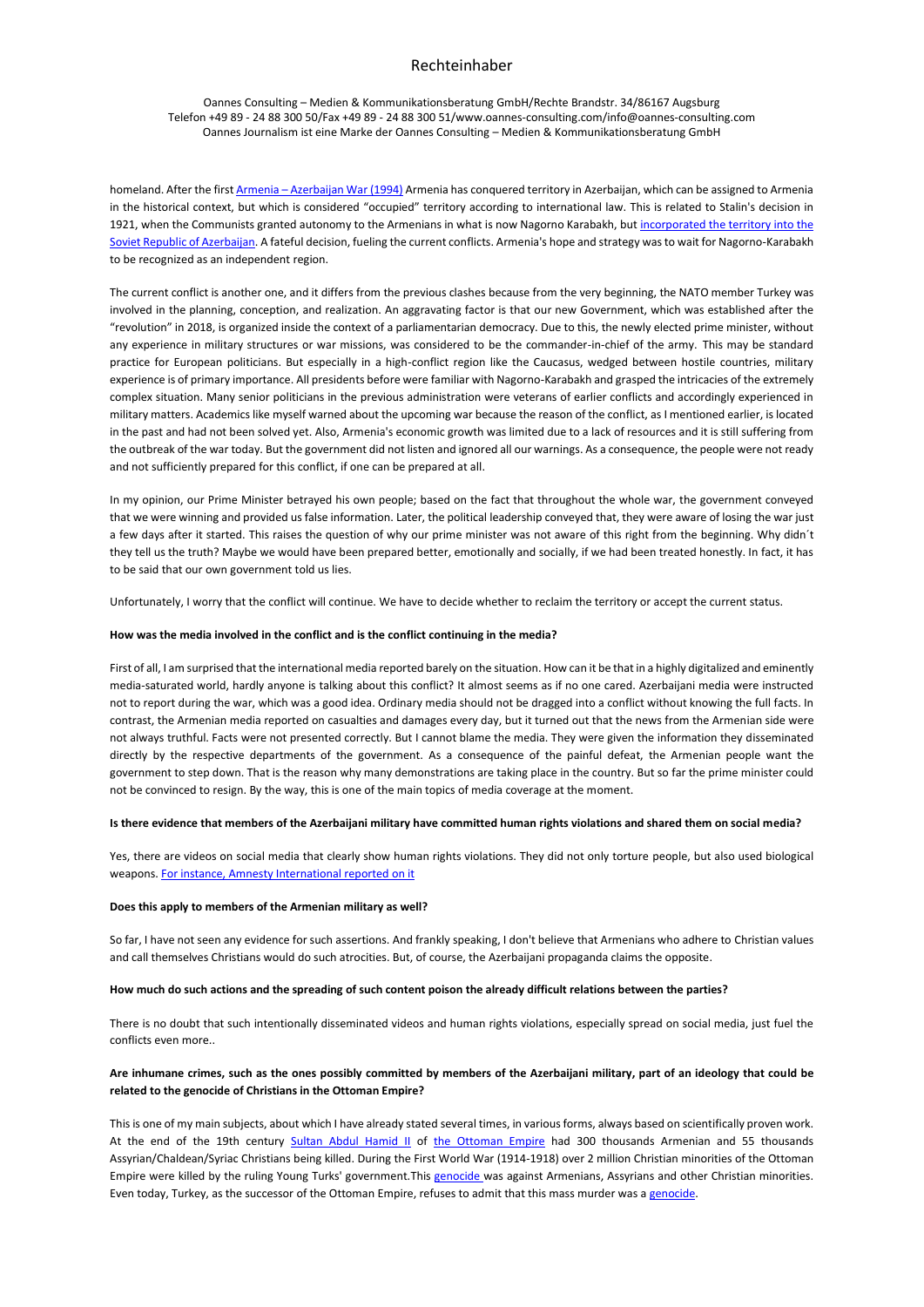Oannes Consulting – Medien & Kommunikationsberatung GmbH/Rechte Brandstr. 34/86167 Augsburg Telefon +49 89 - 24 88 300 50/Fax +49 89 - 24 88 300 51/www.oannes-consulting.com/info@oannes-consulting.com Oannes Journalism ist eine Marke der Oannes Consulting – Medien & Kommunikationsberatung GmbH

At the same time, Turkey and Azerbaijan have a strong military, economic, ideological and cultural relationship. We Armenians call Azerbaijanis the younger brother of the Turks. The language is also very similar. Erdoğan expressed that the two countries are one nation of two states. In recent years, Turkey has intensively supported Azerbaijan and encouraged the government in Baku to become more proactive - especially in the context of Nagorno-Karabakh. After the outbreak of the military conflict in July 2020, Turkey supported Azerbaijan heavily at various levels. For example, two Turkish F16 jets guarded the Azerbaijani airspace. They also supported Azerbaijani troops in military training, exported modern weapons to the country, in particular strategically important drone technology. Azerbaijan is of geopolitical and strategic importance to Turkey's energy stability, as well as an important investor supporting Turkey's struggling economy. Erdoğan aims to build a greater Turkey. His foreign policy is based on the idea of neo-Ottomanism, pan-Turkism and pan-Islamism. Pan-Turkism is a nationalistic ideology believing that all Turkic-speaking people in all parts of Asia are one unique nation.

At the same time, neo-Ottomanism is a religiously based ideology where all Turkish speaking people should be united. Both ideologies share the same goal, which is a "new great Turkey." Erdoğan wants to be, figuratively and historically, the sultan of this new great Turkey. All people who stand in opposition to this ideology either leave the country or are imprisoned. Those who follow this ideology consider Christians, anchored in a nationalist-religious worldview, to be their enemy.

[At a symposium on "Human Rights](https://www.igfm.de/online-symposium-zur-menschenrechtslage-in-der-tuerkei/) in Turkey" some time ago, the Middle East expert and journalist Simon Jacob gave a geopolitical lecture about this, explaining in more detail the connections between Turkish expansion policy, technological - military development, digitalization, nationalist - Islamic fascism and events in the past. The entire lecture is available wit[h this link as a video](https://youtu.be/SRS6dSKrLqQ) on the website of a human rights organization as well as Mr. Jacob[s comprehensive and interesting power point presentation](https://www.igfm.de/wp-content/uploads/2021/02/IGFM_V2_18022021_Tuerkei_Menschenrechte_SJ_V1.pdf) in pdf - format.

Also interesting is the report "EASTERN EUROPE - [Azerbaijan and Turkey's genocidal assault against Armenians"](https://moderndiplomacy.eu/2020/12/16/37624/?fbclid=IwAR24ZJdOGirswRuDC3EdgGnDvKco8TSWrUCJYfl7pSdT4YsLbejEGLPnZhQ) at the website ["moderndiplomacy"](https://moderndiplomacy.eu/), Also interesting is the report "EASTERN EUROPE - Azerbaijan and Turkey's genocidal assault against Armenians" at the website "moderndiplomacy", which deals with the topic objectively and factually.

### **How close is the ideology of extremist groups such as ISIS?**

In my opinion, the Turkish government has deployed extremists in the Nagorno-Karabakh region. During the Karabakh war, Turkey mobilized about 4,000 former jihadists from Syria and other countries to fight against Armenia. This is a major problem, as it was no longer just a conflict between two countries, but became a trans-regional conflict after extremist groups were involved. But Ankara, of course, denies the fact that Islamist-inspired militiamen have been deployed. At the same time, this is also a problem for Russia, as more jihadists are entering to Dagestan via the Caucasus and contributing the expansion of Islamism.

For example, Turkey and the "IS" have much in common in terms of their ideology. The "Islamic State" is a Sunni jihadist group with a very brutal ideology that claims religious dominance on the Muslim community. Therefore, both groups try to get control over a certain territory to establish their own state, which is governed through their radical ideologies. It could be said that the pan-Turkish nationalists are a modern version of IS with more sophisticated technology and weapons - regardless of the fact that Shiites dominate Azerbaijan whom the IS religiously considers apostates and combats.

## **How strong is the effect on the Caucasus and Europe in this context?**

When IS destroyed Christian Assyrian villages near the [Khabour Valley](https://en.wikipedia.org/wiki/Khabour_Guards) in 2016, I told people on Armenian television that this was a problem in Syria at the moment, but sooner or later it could become a problem all over the world. I was given little credence in 2016 and it simply was unbelievable that extremist groups such as the IS could reach our region. But unfortunately, I was right. Based on Erdogan's threat to stability in the Caucasus, he is playing with Europeans' concerns about refugees at the same time. He also causes a split in France, when he is talking about Islamophobia, for example, and thus trying to incite citizens of Turkish origin and encouraging them to turn to terror. Related to this is the problem that Europe is trying to be more liberal and open to refugees, but in my opinion they are getting into a cultural conflict with them. Europe has difficulties in integrating them into the culture of the country they seek protection. Integration often fails bringing the above-mentioned problems, which leaders like Erdogan use for their own benefit.

## **One last question: Do you see a similarity between the ideology of IS and nationalists like the group of so-called "Grey Wolves"?**

The ideology of the Grey Wolves highlights Turkish history by insisting on its glory days and instrumentalizing events such as the founding of the first Turkish states in Central Asia to form the idea of a purely "Turkish Race". At the same time, the concept of the Turkish nation is linked to religion, Islam, as an ideal. The ideology of the "Grey Wolves" is based on the " superiority idea" of the Turkish race and the Turkish nation. A "...striving for an "ideal" Turkish nation, which they define as Sunni Islamic and mono-ethnic: inhabited only by "true" Turks. A Turk is anyone who lives on Turkish territory, feels Turkish, and calls himself Turkish."